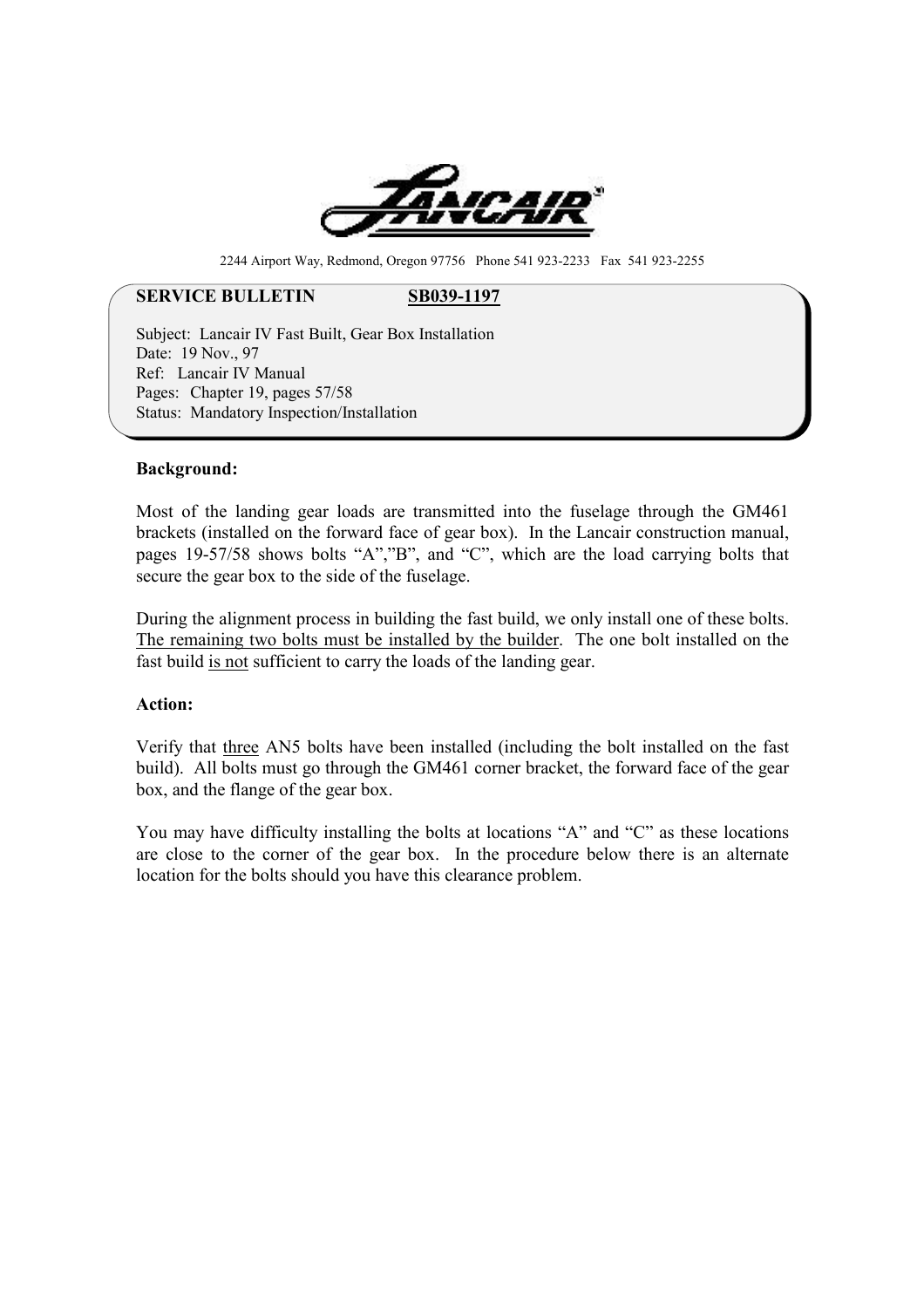# **Procedure:**

(The wings must be removed for the installation of the bolts).

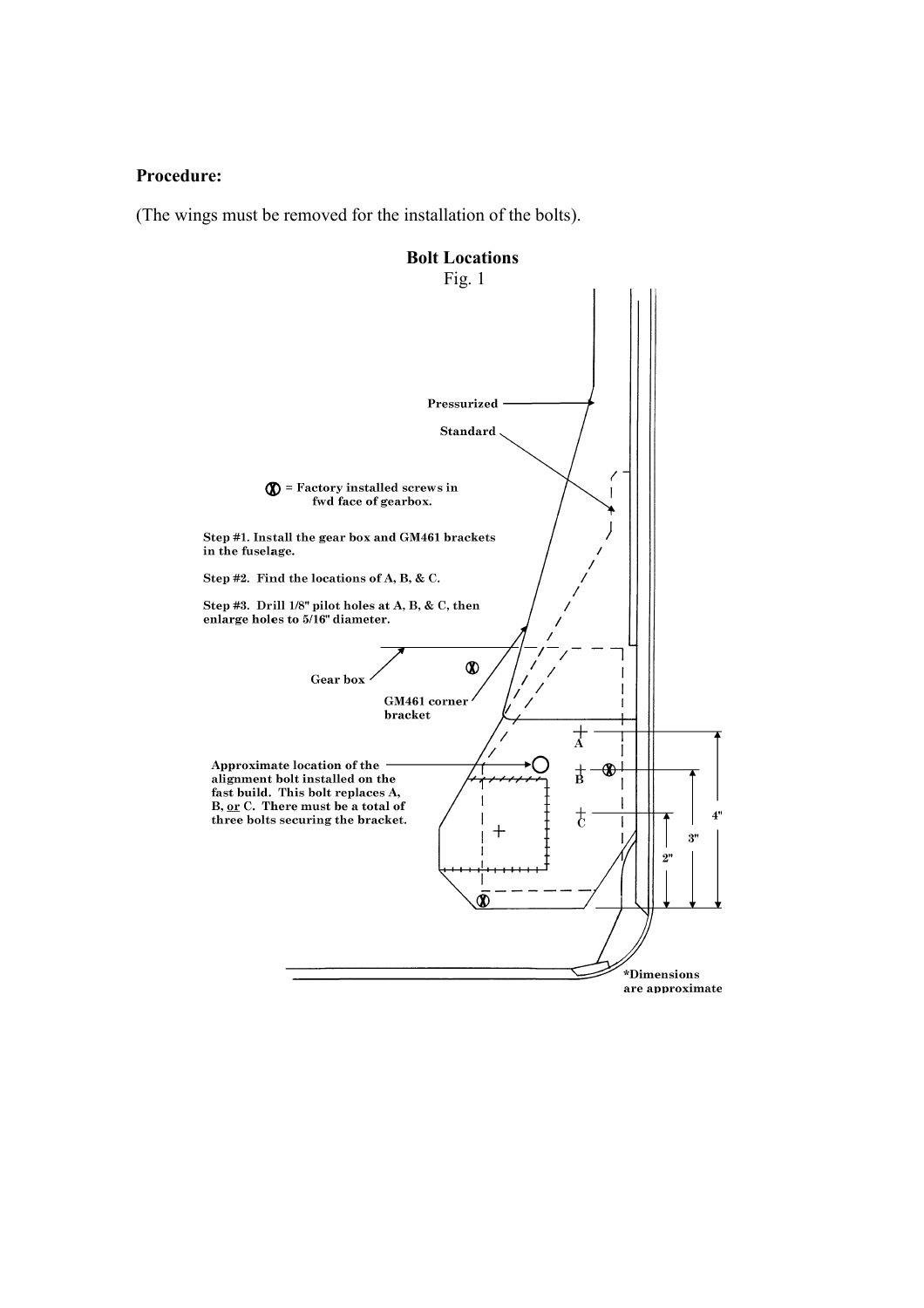

- 1) Mark the location of the bolts in the Figure above.
- 2) Check that the locations clear the factory installed screws in the forward face of the gear box. Check that the holes would go through both the flange of the side of the gear box and the front of the gear box (Refer to above figure). If you have difficulty installing the bolts at these locations refer to the Alternate Installation Locations of Figure 3.